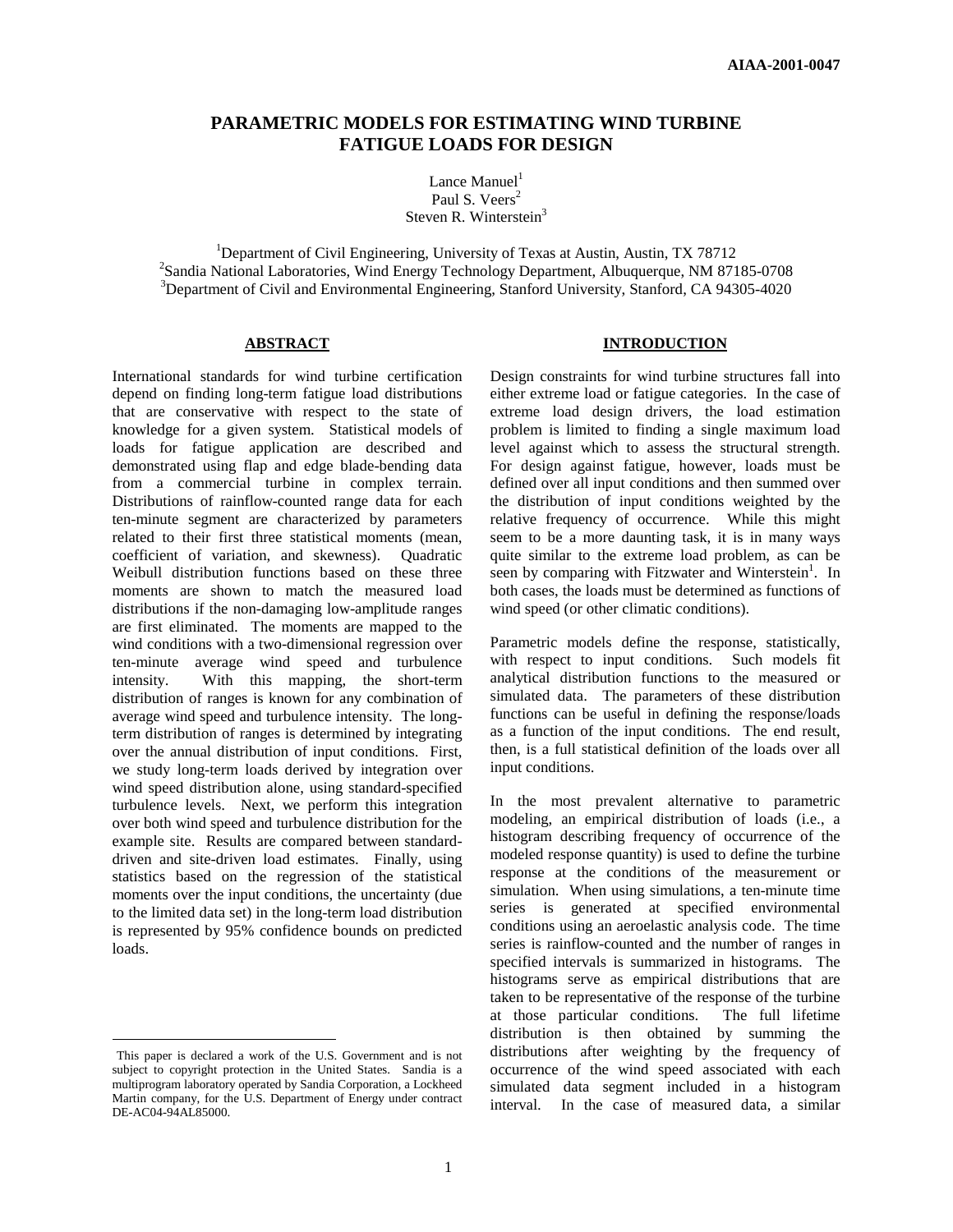approach has been described by McCoy et al. $^{2}$  but with an innovative weighting scheme to account for the irregular input conditions of field measurements.

The empirical approach uses only the measured or simulated data without any fitting of distributions or extrapolation to higher values that would be seen if more data were obtained. One of the disadvantages of using a purely empirical approach is, therefore, that the loading distribution may not be representative. Perhaps a subtler shortcoming is that the uncertainty in the loads is almost impossible to characterize.

With regard to uncertainties in loads and how they might be dealt with in design, one might expect that these uncertainties could be covered by the use of standard specifications of characteristic loads (derived from a specified high turbulence level) and safety factors. However, current standard load definitions use safety factors that do not depend on the relative uncertainty in the load estimates. Either the margins are larger than they need to be when load estimates are reasonably well established (i.e., exhibit low uncertainty), or they fail to cover the uncertainty when load estimates are based on limited data (i.e., large uncertainty cases).

Parametric load distribution models offer significant advantages over empirical models; they provide a means to (1) extrapolate to higher, less frequent load levels, (2) map the response to the input conditions, and (3) calculate load uncertainty. For example, Ronold et al.<sup>3</sup> have published a complete analysis of the uncertainty in a wind turbine blade fatigue life calculation. They used a parametric definition of the fatigue loads, matching the first three moments of the wind turbine cyclic loading distribution to a quadratic (transformed by a squaring operation) Weibull distribution.

Veers and Winterstein 4 described a parametric approach, quite similar to that employed by Ronold et al.<sup>3</sup>, that can be used with either simulations or measurements, and have shown how it may be used in an uncertainty evaluation. Although Reference 4 describes how to use the statistical model to estimate the complete load spectrum, it does not indicate how these models compare with the design standards<sup>5</sup>. It is critical that the load distributions generated by any statistical methodology be adaptable for use in existing design standards. Moreover, it is arguably even more important that the load model provide insight into how the design standards might be improved in future revisions. The standards should require an accurate reflection of the load distribution with sufficient conservatism to cover the uncertainties caused by the

limited duration of the sample, whether based on simulation or field measurements. Only then can design margins be trimmed to the point of least cost while still maintaining sufficient margins to keep reliability levels high.

The approach to load modeling is not uniform across the wind community by any measure. This lack of commonality in approach was reflected in the working group that produced IEC's Mechanical Load Measurement Technical Specification<sup>6</sup>. No consensus could be obtained on how to use measured loads to either create or substantiate a fatigue load spectrum at the conditions specified in the Safety Standard<sup>5</sup>. All that is offered are several examples of differing approaches in an annex of the specifications<sup>6</sup>.

Here, we present a methodology for using measured or simulated loads to produce a long-term fatigue-load spectrum at specified environmental conditions and at desired confidence levels. To illustrate, example desired confidence levels. measurements of the two blade-root moments (flap and edge) from a commercial turbine in complex terrain are used. The ten-minute distributions of rainflow ranges are modeled by a quadratic Weibull distribution function based on three statistical moments of the ranges (mean, coefficient of variation, and skewness). The moments are mapped to the wind conditions by a two-dimensional regression over ten-minute average wind speed and turbulence intensity. Thus, the "shortterm" distribution of ranges may be predicted for any combination of average wind speed and turbulence intensity. The "long-term" distribution of ranges is, then, easily obtained by integrating over the annual distribution of input conditions. Results are compared between standard-driven and site-driven load estimates. Finally, using statistics based on the regression of the statistical moments over the input conditions, the uncertainty (due to the limited data set) in the long-term load distribution is represented by 95% confidence bounds on predicted loads.

### **IEC LOAD CASES**

The loads specified by IEC 61400-1 Wind Turbine Generator Safety Requirements for design must be defined for a specified combination of mean wind speed and turbulence intensity known as the Normal Turbulence Model<sup>5</sup>. The standard provides an equation for the standard deviation of the ten-minute wind speed,  $\sigma_1$ , that depends on the hub-height wind speed and two parameters,  $I_{15}$  and  $a$ .

$$
\sigma_1 = I_{15} (15 \text{m/s} + aV_{hub})/(a+1)
$$
 (1)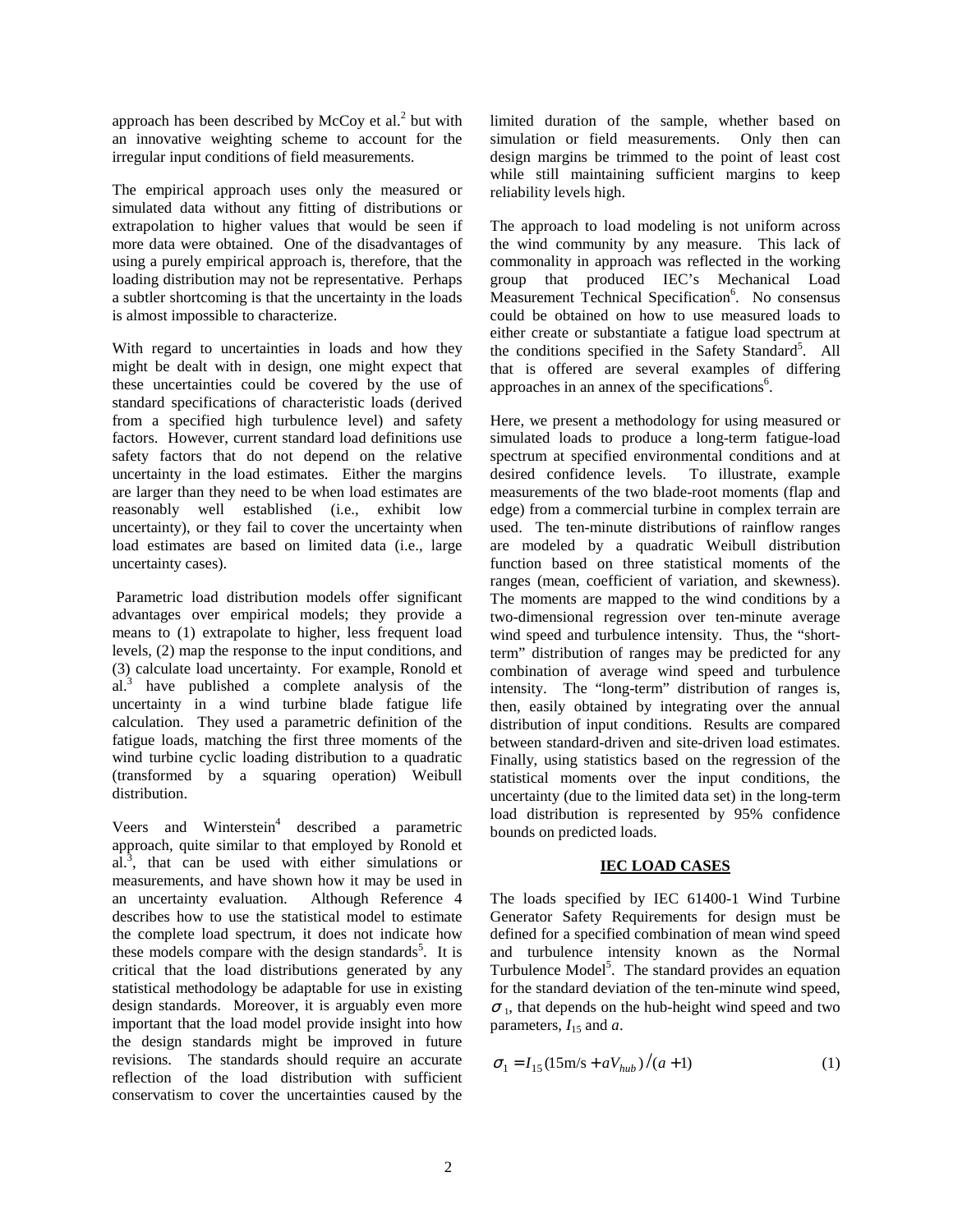Equation 1 is based on wind speed standard deviation data gathered from around the world and aggregated into a common data set. The equation was created to be "broadly representative of sites with reasonable international marketing interest," 8 and does not represent any single site.  $\sigma_1$  is intended to represent a *characteristic value* of wind-speed standard deviation. Certification guidelines are provided for high (A) and moderate (B) turbulence sites.  $I_{15}$  defines the characteristic value of the turbulence intensity at an average wind speed of 15 m/s, and *a* is a slope parameter when  $\sigma_1$  is plotted versus hub-height wind speed. The values of these parameters for each category are shown in Table 1.

| <b>CATEGORY</b> |        |            |  |
|-----------------|--------|------------|--|
|                 | 'HIGH) | (MODERATE) |  |
|                 | 0.18   | 0.16       |  |
|                 |        |            |  |

Table 1: Parameters for IEC turbulence categories.

The Category B moderate turbulence specification is intended to roughly envelope (i.e., be higher than) the mean plus one sigma level of turbulence for all the collected data above 15 m/s. Similarly, Category A envelopes all collected values of turbulence intensity (with the exception of one southern California site) for mean wind speeds above 15 m/s and is above the overall mean plus two sigma level in high winds<sup>8</sup>. Clearly, the IEC Normal Turbulence Model is intended to be conservative for all but the most turbulent sites.

It is a relatively straightforward matter to create a loading distribution that meets the standard criteria when using an aeroelastic simulation code. Input winds can be generated for any combination of wind speed and turbulence intensity. Representative loadings can, in theory, be generated by simulating repeatedly until sufficient data are produced to drive the uncertainty to an arbitrarily small level. Practically, however, it would be beneficial to generate a loading distribution with small, or at least known, uncertainty from a smaller data set. This is where the parametric approach provides significant value. By means of regression of load statistics (e.g., moments) over the entire range of wind speeds and turbulence levels, the uncertainty in the values of the parameters defining the short-term distributions at any specified turbulence condition can be estimated.

In the case of measured loads, it may be simply impossible to gather data at the specified turbulence

conditions because of the limitations of the test site. In that case, the parametric approach provides a method to interpolate to a specified turbulence level using all of the data collected (thus adding to the confidence of the interpolation), or to extrapolate beyond the limits of the measurements. In either case, the parametric approach simplifies the generation of fatigue loads to Standard specifications.

## **EXAMPLE DATA SET**

An example data set taken from the copious measurements of the MOUNTURB program<sup>7</sup> is used to illustrate the parametric modeling process. The data are comprised of 101 ten-minute samples of rainflowcounted flap-wise and edge-wise bending-moment ranges at the blade root. The test turbine is a WINCON 110XT, a 110kW stall-regulated machine operated by CRES (the Centre for Renewable Energy Systems, Pikermi, Greece) at their Lavrio test site. The terrain is characterized as complex.

The original time series of the loads and winds were not available for further analysis; thus, only the rainflowcounted ranges were employed. The number of cycle counts was tallied in 50 bins ranging from zero to the maximum range in each sample. A single ten-minute sample is categorized by the mean wind speed and the raw turbulence intensity at hub height. The average wind speeds are limited to the range between 15 and 19 m/s and thus reflect response in high wind operation. Turbulence intensities cover a wide range of operating conditions as can be seen in Figure 1. The measured loads are summarized by frequency of occurrence in Figure 2a for flap moment ranges and in Figure 2c for edge moment. Plots showing exceedance counts for specified flap and edge loads are shown in Figures 2b and 2d, respectively.



Figure 1 Wind speed and turbulence intensity values for the 101 10-minute data samples.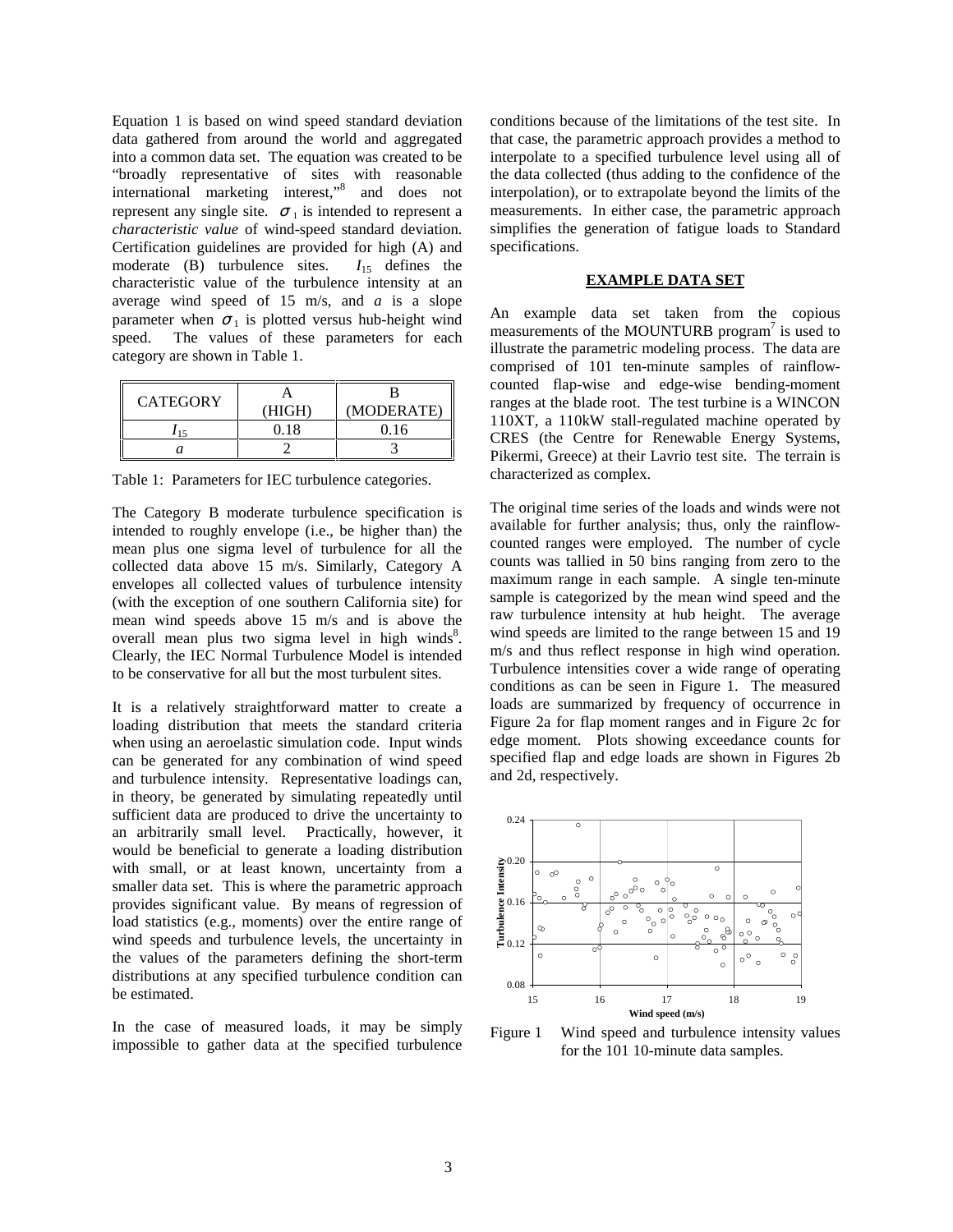

Figure 2a Histogram of flap-wise bending moment ranges for 101 10-minute data sets.



Figure 2b Cumulative counts of flap-wise bending moment ranges for 101 10-minute data sets.

### **SHORT-TERM ANALYSIS**

The FITS<sup>9</sup> software for fitting probability distribution models to empirical data was used to analyze each tenminute sample. FITS calculates the central moments of the data and estimates the best fit distribution model to match a user-specified set of moments (e.g., the user can request a distribution model fit based on two moments or one based on three moments). FITS is, therefore, a tool for examining the fit of a probability model to the short-term response, conditional on wind speed and turbulence level.

For purposes of the present discussion, the first three moments  $\mu_i$ ,  $(i=1,2,3)$  of the rainflow-range amplitudes, *r*, are defined here as:

$$
\mu_1 = E[r] = \overline{r},\tag{2}
$$

$$
\mu_2 = \frac{\sigma_r}{\overline{r}}; \quad \sigma_r^2 = E\Big[(r - \overline{r})^2\Big],\tag{3}
$$



Figure 2c Histogram of edge-wise bending moment ranges for 101 10-minute data sets.



Figure 2d Cumulative counts of flap-wise bending moment ranges for 101 10-minute data sets.

$$
\mu_3 = \frac{E\left[(r - \overline{r})^3\right]}{\sigma_r^3},\tag{4}
$$

where  $E[\bullet]$  is the expectation (or averaging) operator. The first moment is the mean or average range, a measure of central tendency. The second moment is the Coefficient of Variation (COV), which is the standard deviation divided by the mean, a measure of the dispersion or spread in the distribution. The third moment is the coefficient of skewness, which provides information on the tail behavior of the distribution. Load range data are often well fit by a Weibull distribution, a slight distortion of the Weibull distribution is used to exactly match the first three statistical moments<sup>10</sup>.

To illustrate the fit of the quadratic Weibull distribution to a ten-minutes sample, one of the 101 samples shown in Figure 2 is studied. This data sample is taken from the middle of the measured wind conditions;  $V = 17$  m/s and  $I = 0.18$ . The data are plotted on a Weibull scale for the flap loads in Figure 3 and for the edge loads in Figure 4. The vertical scale is transformed from the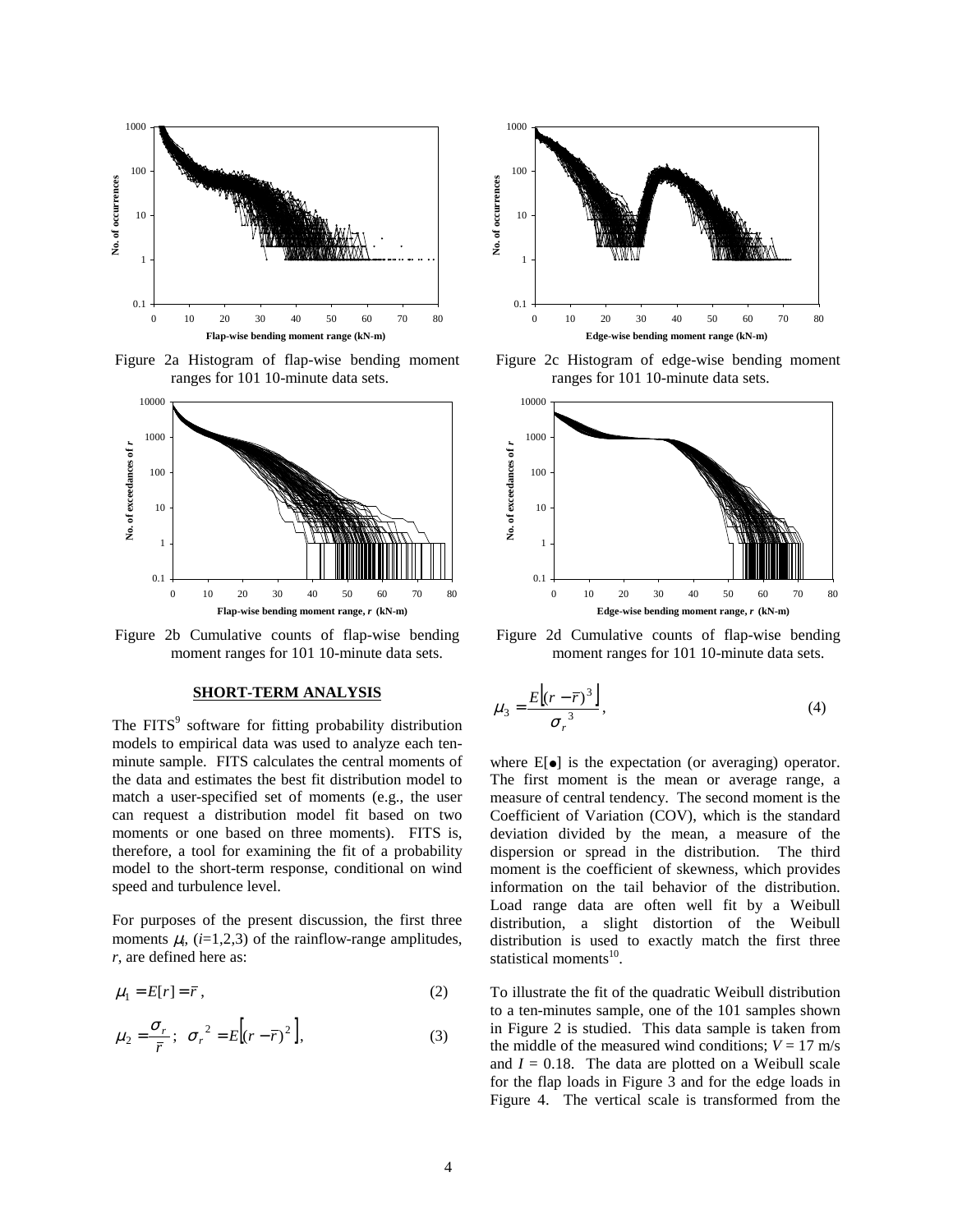

(c) Exceedance plot format (truncation at 11.5 kN-m).

Figure 3 Quadratic Weibull model fits to data on flapbending moment ranges ( $V = 17.0$  m/s,  $I =$ 0.18).

Cumulative Distribution Function (CDF) as (-ln(1- CDF)) so that a Weibull distribution will be a straight line on a log-log plot. (Recall that the CDF is the complement of the traditional exceedance diagram;  $exceedance = 1-CDF.$ )

Figures 3a and 4a show attempts to fit the entire flap and edge data with quadratic Weibull models. As seen



(c) Exceedance plot format (truncation at 32.0 kN-m).

Figure 4 Quadratic Weibull model fits to data on edgebending moment ranges ( $V = 17.0$  m/s,  $I =$ 0.18).

in Figure 3a and especially Figure 4a, the data have a kinked appearance which the smooth probability distribution, in spite of the quadratic distortion, can not match. Closer examination of the data reveals that the kink is due to a very large number of cycles at relatively low amplitudes.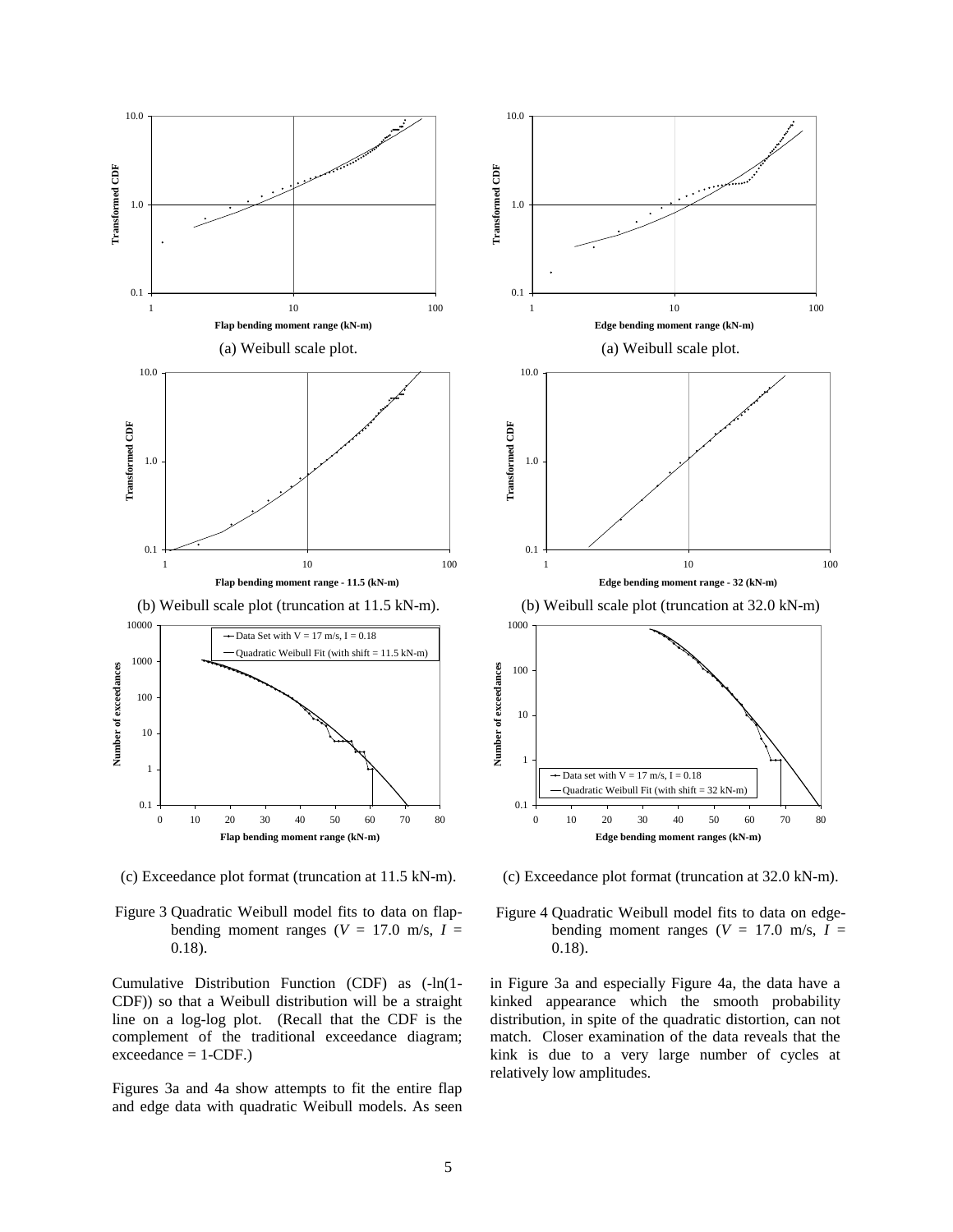The proliferation of small amplitude cycles seen in Figure 2 produces a distribution difficult to duplicate with a simple analytical form, but these small cycles produce relatively little damage. By truncating the loads at a threshold, the kink in the data can be eliminated without significantly reducing the damage. In the edge case, there are obviously a great number of cycles of smaller amplitude than the dominant gravity load at about 32 kN-m. The flap loads have a less distinctive kink at around 10-13 kN-m (11.5 kN-m was used as the filtering threshold). Figures 3b and 4b are similar to Figures 3a and 4a but include only a subset of the data and can be thought of as applying a "shift" to all loads that effectively discards the smallest cycles. Clearly, the fits of the quadratic Weibull are improved dramatically. Thus, the short-term data are well modeled by a quadratic Weibull distribution that preserves the first three central moments of the truncated rainflow ranges.

Figures 3c and 4c show the same data as do Figures 3b and 4b but with the axes in the more common exceedance plot format. These plots are included to



Figure 5 Effect on damage estimation of shift in blade bending moment range data.

reorient the reader back to the original summaries of the data shown in Figure 2. They also serve to illustrate how the analytical distribution functions may be used to extrapolate to less frequent, higher amplitude loads.

The low amplitude cycles (that make distribution fits difficult as described in the preceding) can only be discarded if they produce an insignificant amount of damage. The damage unaccounted for due to the truncation of rainflow range data at 11.5 kN-m for the flap loads is represented in Figure 5a, and due to a truncation at 32 kN-m for the edge loads in Figure 5b. All 101 ten-minute data segments are represented in Figures 5a and 5b. Lost damage is plotted for three fatigue exponents, *b*, representing typical values of wind turbine materials ranging from *b*=3 in welded steel up to  $b=9$ , more characteristic of fiberglass composites. In no case does the truncation remove more that 12% of the damage, and that only when *b*=3. In almost all cases for the higher *b* values, the lost damage is less than 3%. In both flap and edge bending cases, over 80% of the rainflow-counted ranges are removed by truncating the data sets. Our findings that discarding so much of the data does not lead to grossly unconservative estimates of damage is not unexpected since it has long been known that eliminating most of the small amplitude cycles has a negligible effect on damage<sup>11</sup>.

#### **REGRESSION ANALYSIS**

Because a good match can be obtained to the short-term distribution of rainflow ranges given the first three moments and a fixed data truncation, it is sufficient to know the moments over all the operating conditions in order to fully define the turbine fatigue loading. Regression of the moments over ten-minute average wind speed and turbulence intensity can achieve the desired result and assist in understanding the loading dependence on and sensitivity to both turbulence and wind speed. Results from a regression analysis can also provide information on the uncertainty of the loads.

The moments presented in the following figures,  $\mu_2$  and  $\mu_3$  describe the COV and skewness, respectively, of the shifted range *r'*=*r-r<sup>t</sup>* . More precisely, by eliminating all ranges below the truncation level  $r_t$ , we obtain the shifted values  $r' = r - r_t$  of the remaining ranges and consider models based on statistics of  $r_t$ . This is done to conform with the quadratic Weibull model, which generally assigns probability to all outcomes  $r' > 0$ . For example, the second moment is

$$
\mu_2 = \frac{\sigma_r}{\overline{r} - r_t} \tag{5}
$$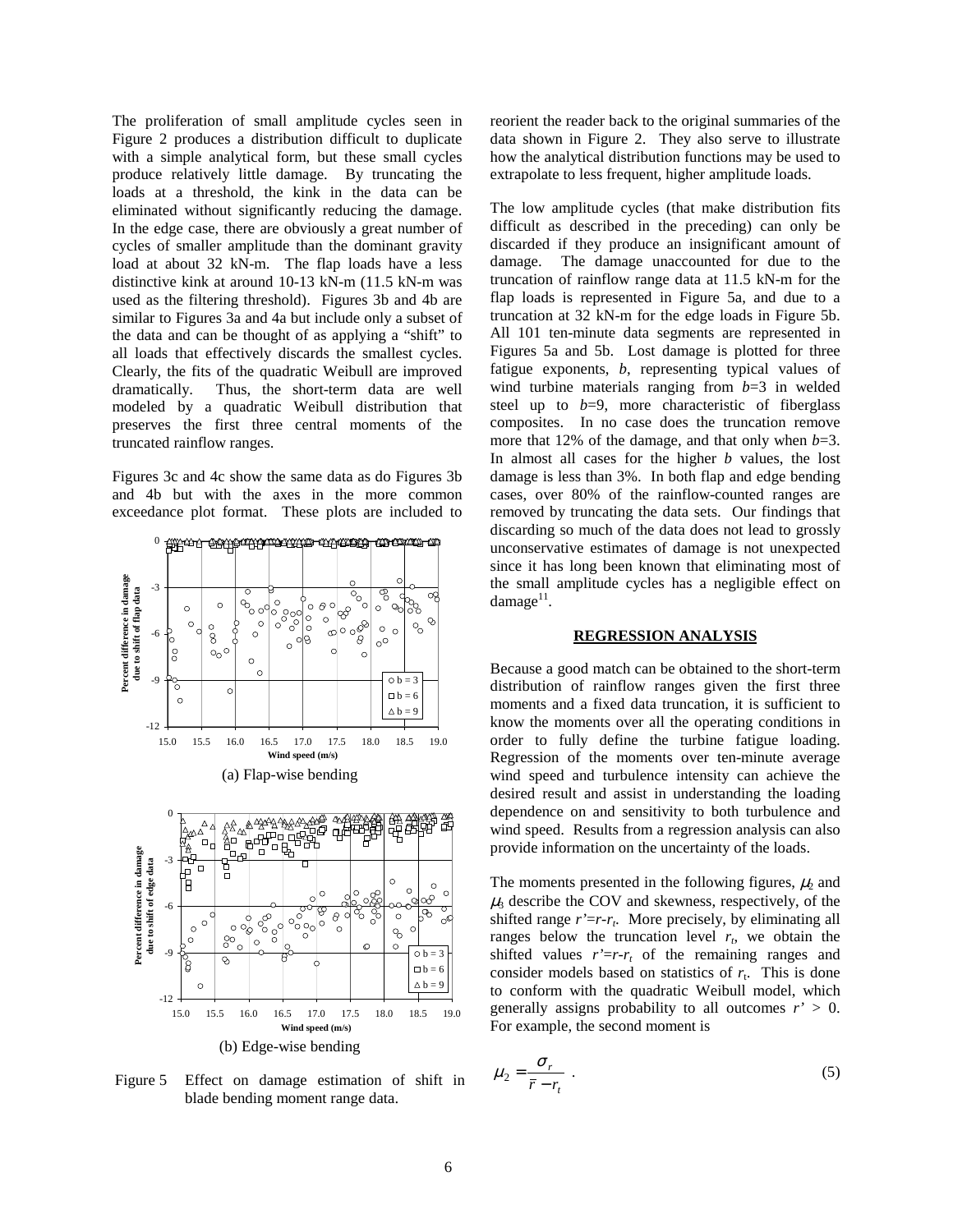|                                                        | <b>COEFFICIENT</b> | <b>FLAP</b> | <b>EDGE</b> |  |
|--------------------------------------------------------|--------------------|-------------|-------------|--|
| Mean                                                   | a <sub>1</sub>     | 21.49       | 40.02       |  |
|                                                        | $b_I$              | 0.808       | 0.359       |  |
|                                                        | c <sub>I</sub>     | 0.202       | 0.039       |  |
| SON                                                    | a <sub>2</sub>     | 0.722       | 0.635       |  |
|                                                        | $b_2$              | 0.031       | $-0.573$    |  |
|                                                        | c <sub>2</sub>     | 0.080       | 0.063       |  |
| Skew-<br>Ness                                          | $a_3$              | 0.963       | 0.980       |  |
|                                                        | $b_3$              | $-1.260$    | $-0.468$    |  |
|                                                        | $c_3$              | 0.033       | 0.132       |  |
| Reference values: $V_{ref}$ =17.1m/s; $I_{ref}$ =0.145 |                    |             |             |  |

Table 2: Coefficients from regression analysis.

Because these definitions of  $\mu_2$  and  $\mu_3$  are dimensionless,, they are insensitive to the choice of truncation level. For example, if the loads are exponentially distributed,  $\mu_2=1$  and  $\mu_3=2$  regardless of the truncation level. The mean value,  $\mu_1$ , presented is the same as  $\bar{r}$ , the mean with respect to zero of the ranges retained after eliminating the small-amplitude cycles.

As in Reference 4, the first three moments  $(\mu_i, i=1-3)$ are fitted to a power law function of wind speed, *V*, and turbulence intensity, *I*.

$$
\mu_i = a_i \left(\frac{V}{V_{ref}}\right)^{b_i} \left(\frac{I}{I_{ref}}\right)^{c_i}
$$
\n(6)

The reference wind speed,  $V_{ref}$ , and reference turbulence intensity,  $I_{ref}$ , are determined from the geometric mean values of the data 4 . For the Lavrio data set, *Vref*=17.1m/s and *Iref*=0.145. The calculated regression coefficients are shown in Table 2.

The regression results for the flap bending moments are shown in Figure 6 and for the edge bending moments in Figure 7. Mean, COV, and skewness are plotted in the parts (a), (b), and (c), respectively, of the figures. In all cases, the regression line uses the reference value for turbulence intensity. The circles correspond to the measured data from the 101 samples. The solid symbols (squares) show the regression prediction using the measured wind speed and turbulence intensity for each ten-minute data set. A large spread in solid symbols about the regression line indicates a sizeable dependence on turbulence level (e.g., Figure 6a's mean flap range) while a small variation in the solid symbols indicates that the turbulence has little effect on that particular moment (e.g., Figure 6c's flap skewness). This sensitivity can also be inferred from the magnitude of the  $c_i$  coefficients in Table 2. The smaller the value

| <b>PARAMETER</b>                   | FLAP         | <b>EDGE</b>   |
|------------------------------------|--------------|---------------|
| $R^2$ – Mean, $\mu_l$              | 0.51         | 0.76          |
| $a_l(\sigma)$                      | 0.108        | 0.050         |
| $b_1(\sigma, t \text{ statistic})$ | (0.081, 9.9) | (0.020, 17.5) |
| $c_l$ ( $\sigma$ , t statistic)    | (0.032, 6.4) | (0.008, 4.9)  |
| $R^2$ – COV, $\mu_2$               | 0.05         | 0.43          |
| $a_2(\sigma)$                      | 0.003        | 0.003         |
| $b_2$ ( $\sigma$ , t statistic)    | (0.076, 0.3) | (0.080, 7.1)  |
| $c_2$ ( $\sigma$ , t statistic)    | (0.030, 2.7) | (0.031, 2.0)  |
| $R^2$ – Skewness, $\mu_3$          | 0.17         | 0.05          |
| $a_3(\sigma)$                      | 0.018        | 0.016         |
| $b_3$ ( $\sigma$ , t statistic)    | (0.301, 4.2) | (0.266, 1.8)  |
| $c_3$ ( $\sigma$ , t statistic)    | (0.117, 2.8) | (0.104, 1.3)  |
| Avg. Cycle Rate                    | $1.75$ Hz    | 1.38 Hz       |

Table 3: Regression parameter summary.

of *c*<sup>i</sup> , the less the importance of *I* in the estimate of the  $i<sup>th</sup>$  moment.

Table 3 summarizes the regression uncertainties in terms of the widely used  $R^2$  and *t* statistics. A high  $R^2$ value, approaching unity, indicates that a large percentage of the data variation is explained by the regression. In contrast, a low  $R^2$  value suggests the presence of other influences, not included in the regression model, that induce the scatter in the data. Note that the goal here is not to predict the moment statistics in a single 10-minute history, but rather the long-run average of such 10-minute samples over the entire turbine lifetime.

The *t* statistic, which is the estimated coefficient divided by the standard deviation of the estimate, indicates whether a particular coefficient is statistically significant. A *t* value less than about two would indicate that the coefficient is not significantly different from zero at about the 95% confidence level. Since the leading coefficients, *a<sup>i</sup>* , are estimates of the moments at the reference conditions, they are always significantly different from zero, and *t* is not reported for them. However, the *t* values of  $b_i$  and  $c_i$  indicate whether any functional variation with respect to wind speed or turbulence intensity, respectively, is supported by the data.

Examination of Tables 2 and 3 suggests that the mean load range is strongly related to both wind speed and turbulence, although the relation to turbulence has small exponents (0.202 and 0.039). The only higher moment relationships that have high *t* statistics are the edge COV relation to wind speed and the flap skewness relation to wind speed. The overall low exponents and *t* statistics for the higher moments indicate that the distribution shapes are relatively constant over all input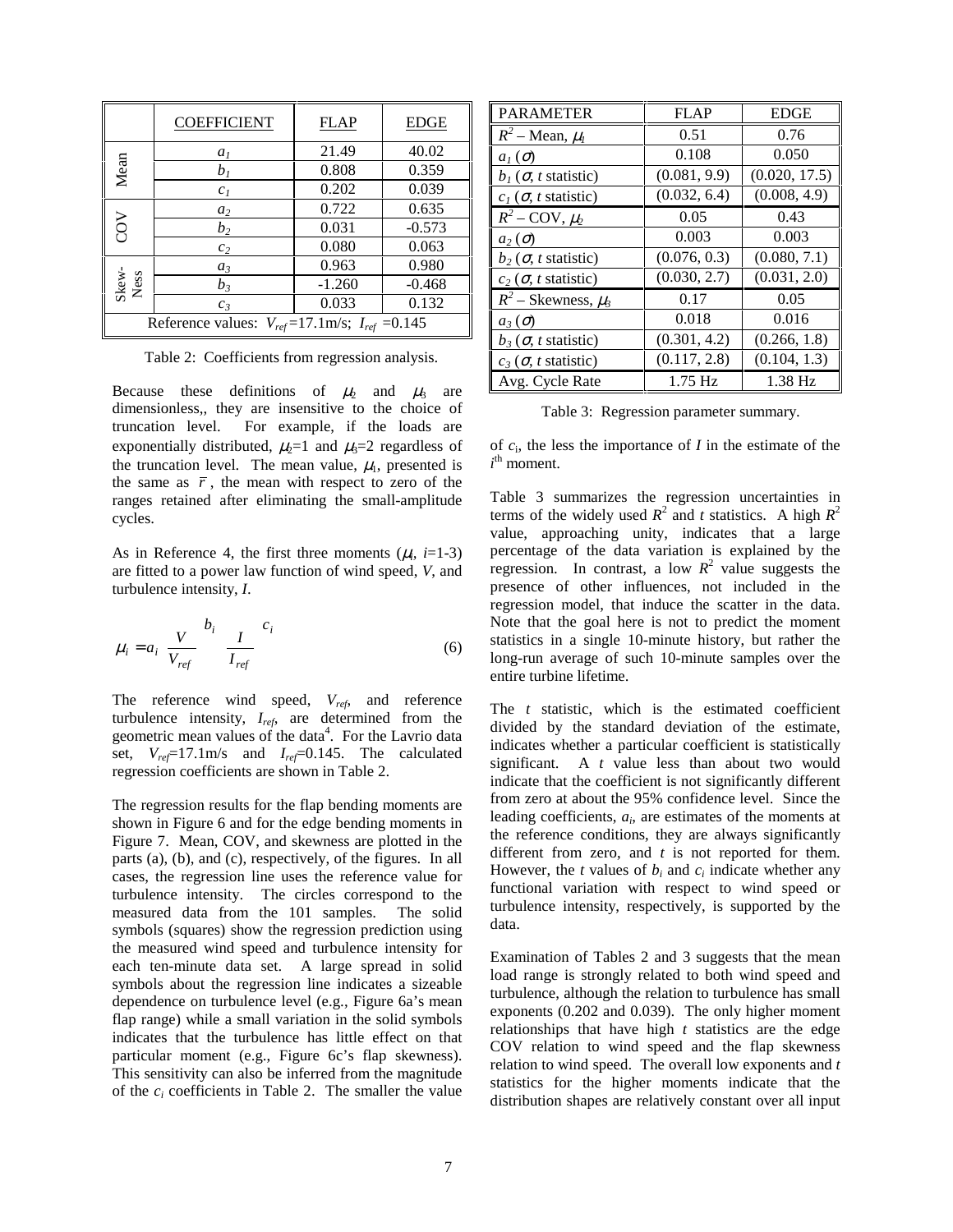

Figure 6 Regression results for flap-wise bending moment range.

conditions. The variation seen in Figures 6 and 7 beyond that indicated by the solid symbols is sampleto-sample variation not indicative of a systematic relationship with the independent variables, *V* and *I*. Part of this remaining variation will be irreducible, a natural outcome of random processes, but some could possibly be reduced with regression over better turbulence descriptors than the simple turbulence intensity.



Figure 7 Regression results of edge-wise bending moment range.

The Lavrio data set used in this example is limited to a range of wind speeds from 15 to 19 m/s. The long-term analysis in the next section will, for example purposes only, assume the regression trends found in high winds apply to all wind speeds. In an actual application, the data from a particular turbine will need to be examined over the entire range of damaging wind speeds. It might be amenable to regression fits that run all the way from cut-in to cut-out. More likely, the wind speed range will have to be partitioned into divisions over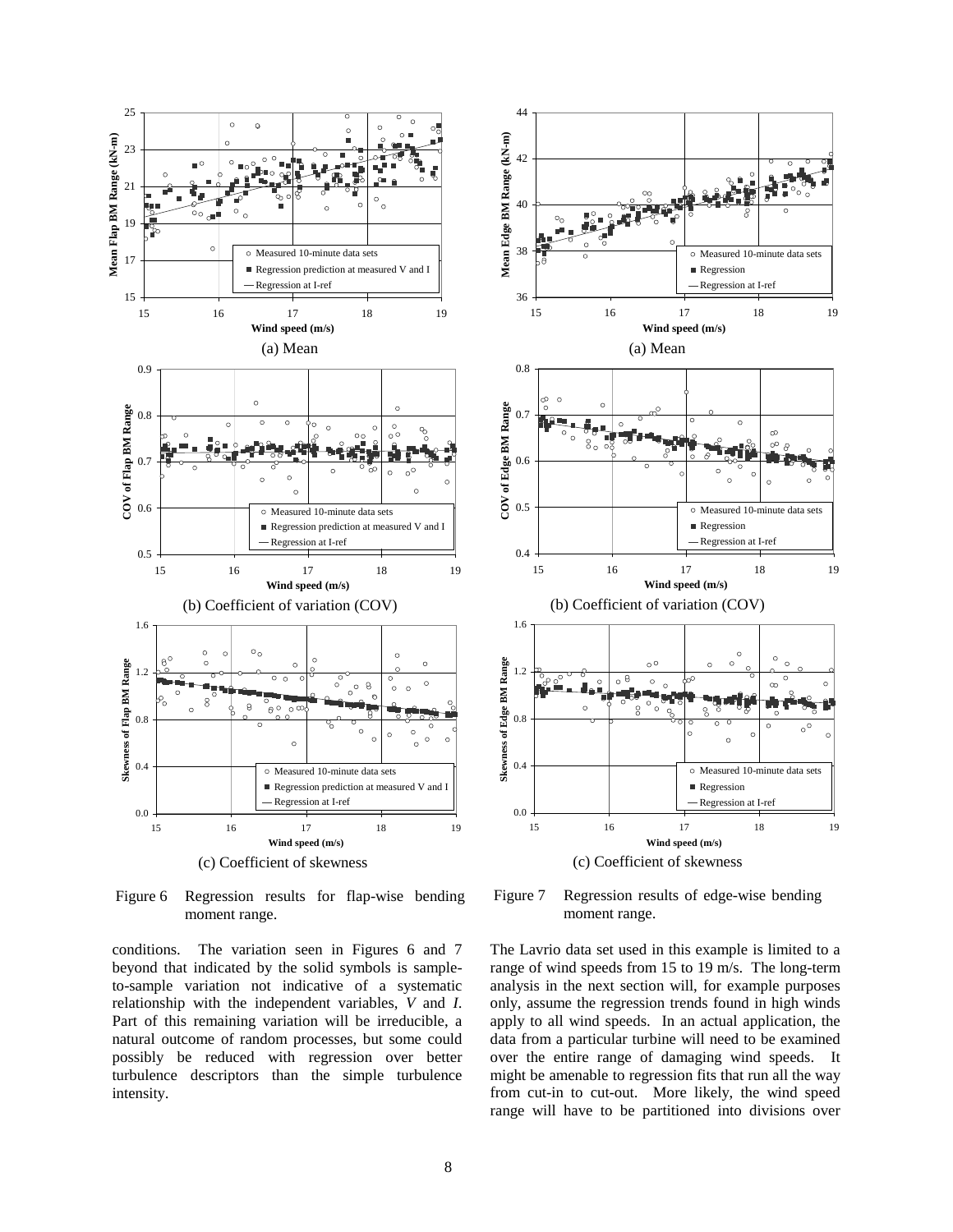which the response moments are well behaved enough to be fit with simple regression. For example, it is likely that the response will have different characteristics above and below rated wind speed. In that case, the analysis presented here would have to be repeated for each wind-speed division before proceeding with the long-term analysis in the next section. It may also be the case that the response in low winds has an insignificant contribution to the fatigue damage and the analysis can safely deal with only high wind response. The individual application will determine the constraints.

## **LONG-TERM ANALYSIS**

The long-term distribution of fatigue loads is obtained by integrating the short-term distributions (for loads conditional on wind conditions) over the specified distribution of wind conditions. Current IEC standards specify a Rayleigh distribution of wind speed with the annual average depending on class. Class I sites have a 10 m/s average and Class II sites have a 8.5 m/s average. Wind-speed classes defined as "Special" are also allowed with conditions that may be defined by the



Figure 8 Distribution of bending moment ranges conditional on wind speed and turbulence intensity.

designer. The turbulence intensity is a deterministic function of wind speed given by Eq. 1. A lifetime load distribution must sum all the short-term distributions at each wind speed and associated turbulence intensity weighting them by the annual wind speed distribution. This can be written as

$$
F(r) = \int F(r|V,I)f(V)dV,
$$
\n(7)

where  $F(r)$  is the long-term distribution of stress ranges,  $r$ , and  $F(r|V,I)$  is the short-term distribution of stress ranges conditional on the ten-minute average wind speed, *V*, and the specified turbulence intensity, *I*.  $f(V)$ is the wind speed probability density function (PDF). The integration is carried out over all damaging wind speeds. The distribution functions of *r* can be either the CDF or the exceedence (1-CDF). However, the integration must be over the probability density function for wind speed, *f*(*V*).

Any environmental conditions can be used with Eq. 7 once the response moments have been defined with respect to the turbulence levels and wind speeds. This has been accomplished by the regression of the moments over *V* and *I* and by determining the shortterm distributions,  $F(r|V,I)$ , from the moments. As examples we will calculate the long-term distributions for two standard-driven and two site-driven environments.

Figures 9a and 9b show the long-term distributions of flap and edge loads respectively for the IEC Class I wind speed distribution (Rayleigh 10m/s) and for both turbulence Categories A and B. Both of these standard environments define the turbulence level as a function of wind speed by Eq. 1.

The specification of a fixed turbulence intensity functionally related to the wind speed is somewhat artificial; measurements indicate that the turbulence intensity varies over a range of values for each tenminute sample (see Figure 1). A more realistic representation than Eq. 7 for the long-term distribution might be to include turbulence intensity as a random variable by integrating over both wind speed and turbulence intensity as follows:

$$
F(r) = \iint F(r|V, I) f(V, I) dl dV
$$
\n(8)

Figures 9a and 9b show the long-term flap and edge distributions derived by integrating over both wind speed and turbulence assuming wind speed and turbulence variations are independent. (Independence implies that the joint PDF,  $f(V,I)$  in Eq. 8 is simply the product of the individual marginal PDFs, *f*(*V*) and *f*(*I*).)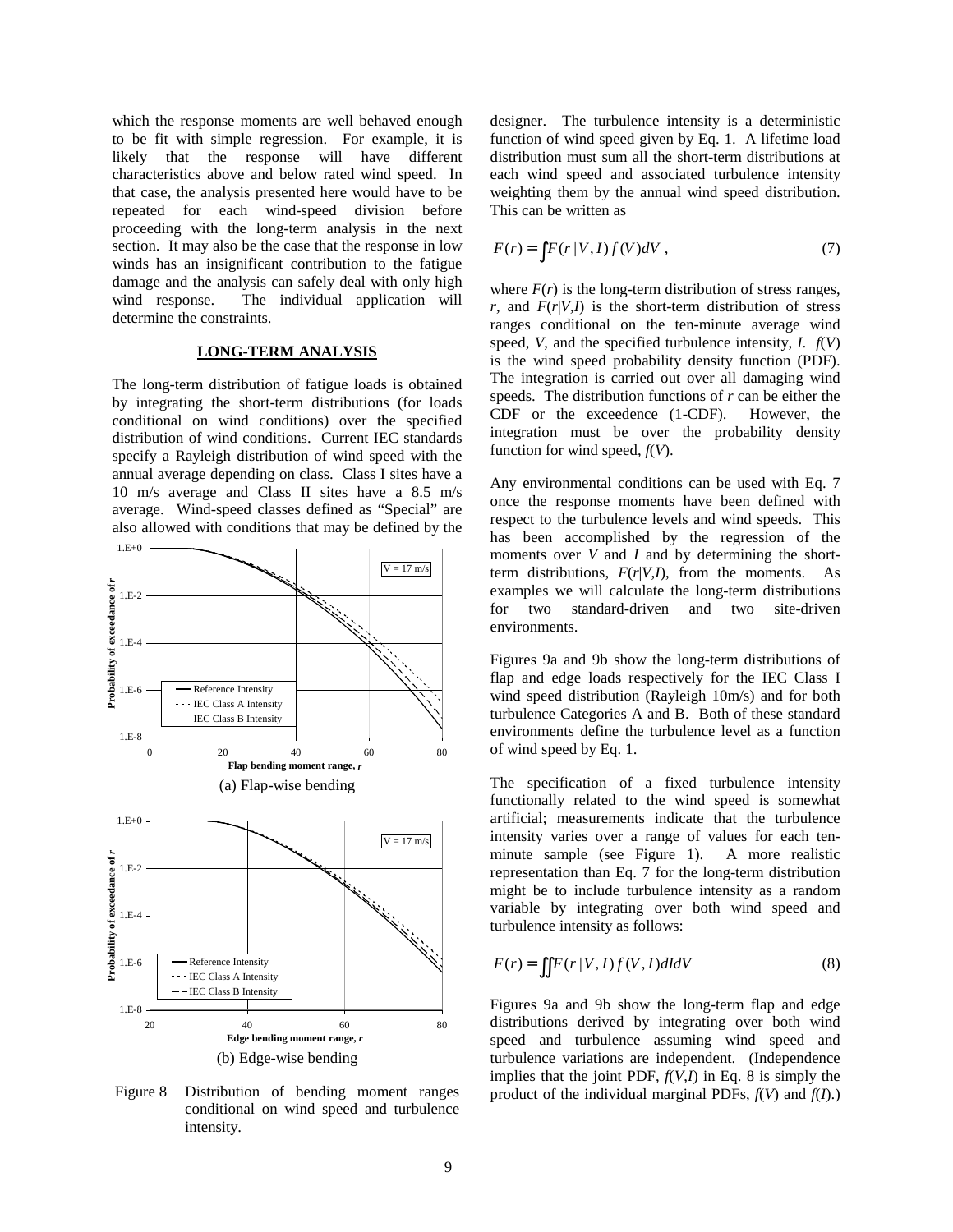

Figure 9 Long-term distribution of edge-wise bending moment ranges (Rayleigh distributed wind speed with mean  $= 10$  m/s).

The wind speed is a 10 m/s-average Rayleigh distribution as prescribed for IEC Class I sites. The turbulence is assumed to be normally distributed with mean,  $\overline{I}$ , defined by  $\overline{I} \cong 2.5/V$ , and standard deviation equal to 0.025, based on a best fit to the data of turbulence vs. wind speed shown in Figure 10.

Also plotted in Fig. 9 is the result of assuming the turbulence at the Lavrio site is defined by the average value at each wind speed (the line with the black circles in Figure 10). This simpler assumption allows the use of Eq. 7. The comparison indicates that the integration over all turbulence levels, which is the most realistic reflection of the measurements, produces a much lower load spectrum. The simplified alternative, i.e., fixing the turbulence at the mean level, leads to a more conservative result, although the conservatism diminishes at very high load levels for the flap bending moment ranges. However, these results may be sensitive to the choice of a normal distribution for turbulence intensity.



Figure 10 Lavrio site turbulence intensity as a function of wind speed, regression fits, and IEC Category A and B definitions.

## **Discussion**

The Lavrio site's mean-plus-one-sigma turbulence intensity at 15 m/s wind speed is quite similar to the IEC standard specification of 16% (Class B) to 18% (Class A). This similarity in turbulence levels is evident throughout the high wind range as shown in Figure 10. The differences between the distributions in Figures 9a and 9b therefore provide an indication of the conservatism built into the IEC load cases relative to a fairly turbulent site.

Within the context of standards development, it may be reasonable to argue for lower turbulence specifications if differences as seen above can be shown to be significant and consistent. However, because the standards are based on past experience and industry consensus rather than objective risk-based analysis, it may be dangerous to remove conservatism from one area without also checking elsewhere to insure that this conservatism isn't covering for an unknown lack of conservatism elsewhere in the design process.

In general, the current standards give a load calculation "recipe" that is meant to meet some specific reliability criteria. If these current reliability levels are deemed adequate on average (over various cases), one cannot reduce conservatism in turbulence specification without adjusting the recipe to compensate elsewhere; e.g., through use of a higher load factor. Note that this alternative procedure – unbiased turbulence with higher load factor – may result in more uniform reliability across a range of cases. In contrast, current standards may lead to potential over-design of machines that are particularly sensitive to turbulence, and under-design in turbulence-insensitive cases.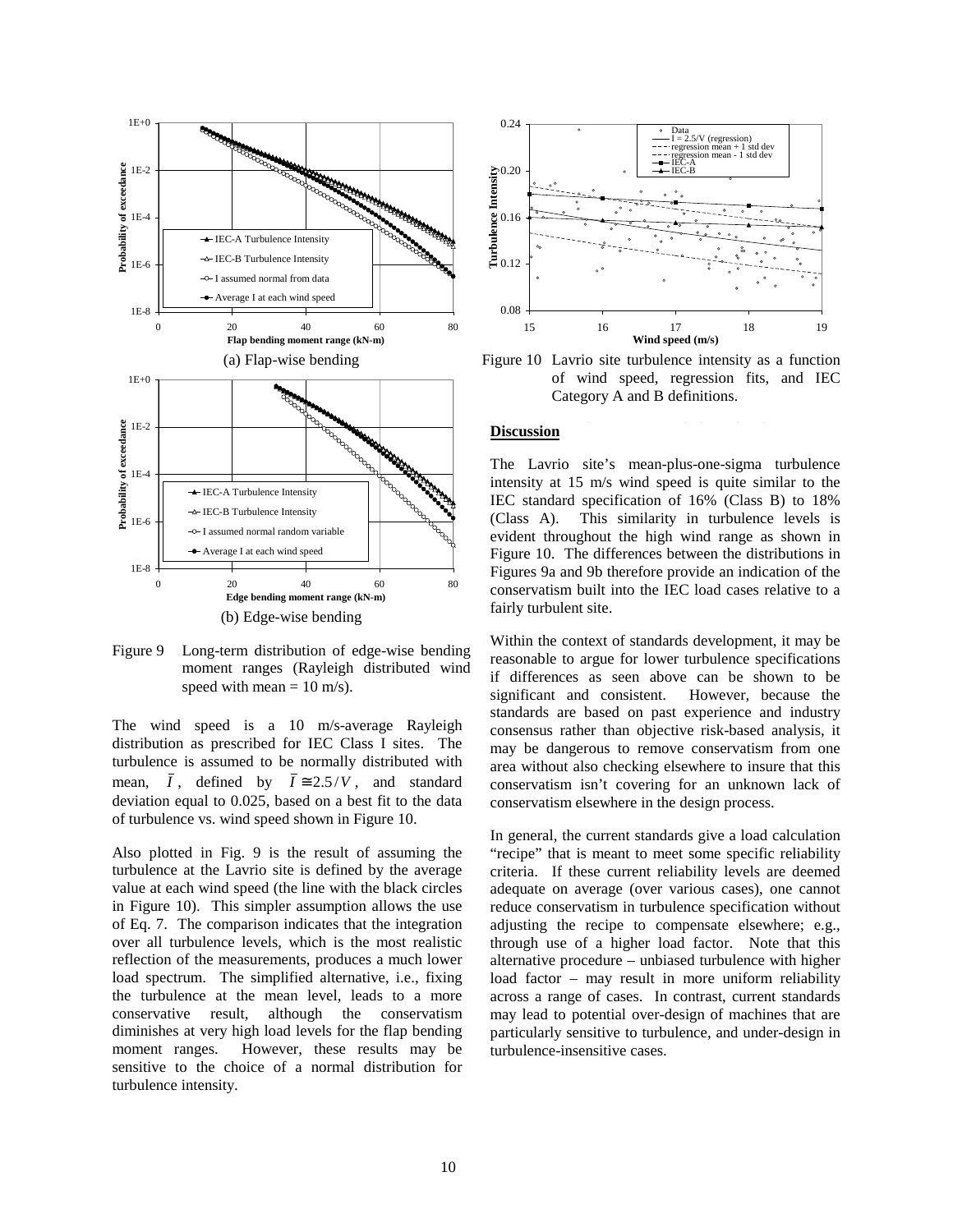## **ESTIMATING UNCERTAINTY IN LONG-TERM LOADS**

To review, the parametric load modeling proposed here proceeds by (1) modeling loads by their statistical moments  $\mu_i$  (*i*=1,2,3) and (2) modeling each moment  $\mu_i$ as a parametric function of *V* and *I* (Eq. 6). The moment-based model in step (1) is in principle independent of the turbine characteristics (although the optimal choice among such models may be somewhat case-dependent). Hence, in this parametric approach, the turbine characteristics are reflected solely through the moment relations in Eq. 6; specifically, the 9 coefficients  $a_i$ ,  $b_i$ ,  $c_i$  (*i*=1,2,3). For clarity, we organize these here into a vector,

 ${\bf \theta} = \{a_1, b_1, c_1, a_2, b_2, c_2, a_3, b_3, c_3\}.$ 

Simpler 2-moment models would require only 6 coefficients.

The preceding section has shown one benefit of this parametric model. Because it permits load statistics to be estimated for arbitrary *V* and *I*, the results can be weighted to form the long-term loads distribution as in Eqs. 7-8 (and Figs. 9a-b). Symbolically, we rewrite Eq. 7 here, noting explicitly its dependence on the vector θ.

$$
F(r | \theta) = \int F(r | V, I, \theta) f(V) dV
$$
\n(9)

(Eq. 8 can be rewritten analogously.) The foregoing results (Figs 9a-b) have used our best estimates for the entries of θ; i.e., the mean values of each entry in θ*.* These are the values of  $a_i$ ,  $b_i$ , and  $c_i$  cited in Table 2.

A further advantage of the parametric model lies in its usefulness in estimating the effects of statistical uncertainty. To clarify, it is useful to distinguish between the various terms in Eq. 9. The quantities *V* and *I* are "random variables;" that is, their future outcomes will show an intrinsic randomness that cannot be reduced by additional study of past wind conditions. In contrast, the 9 coefficients in θ are in principle fixed (under the model's assumptions). We may, however, be uncertain as to their values due to limited response data. This "uncertainty" (as opposed to "randomness") can be reduced through additional sampling. The consequence of having only limited data can be reflected through 95% confidence levels, for example, on the exceedance probability 1-*F*(*r*). These are conceptually straightforward to establish by simulation. Assuming the entries of  $\theta$  are each normally distributed, for example, one may (1) simulate multiple outcomes of  $\theta$ ; (2) estimate  $F(r)$  for each  $\theta$  as in Eq. 9; and (3) sort the resulting  $F(r)$  values (at each fixed *r* value) to establish confidence bands; e.g., in which 95% of the values lie.



Figure 11 95% Confidence levels on the exceedance probability of fatigue loads for the Lavrio site with turbulence set to the average value for each wind speed.

Figures 11a and 11b show the 95% confidence level on the exceedance probability, 1-F(r), which result from the simulation procedure described above. Each of the 9 coefficients in Eq. 9 were generated as statistically independent, normally distributed random variables, with means and standard deviations given by Tables 2 and 3, respectively. (Correlation among these variables can also be included; however, this was not done here.) All of these results adopt the site-specific mean turbulence model; i.e., the results labeled "Average I at each wind speed" in Figs. 9a-b. These results from Figs. 9a-b are repeated in Figs. 11a-b, and referred to there as "deterministic" results. Also shown are 95% confidence results; i.e., probability levels below which 95% of the simulations fall.

The increase in probability, over the deterministic results in order to achieve 95% confidence, is found to be relatively modest. This reflects the benefit of having as many as 101 10-minute samples. If the same mean